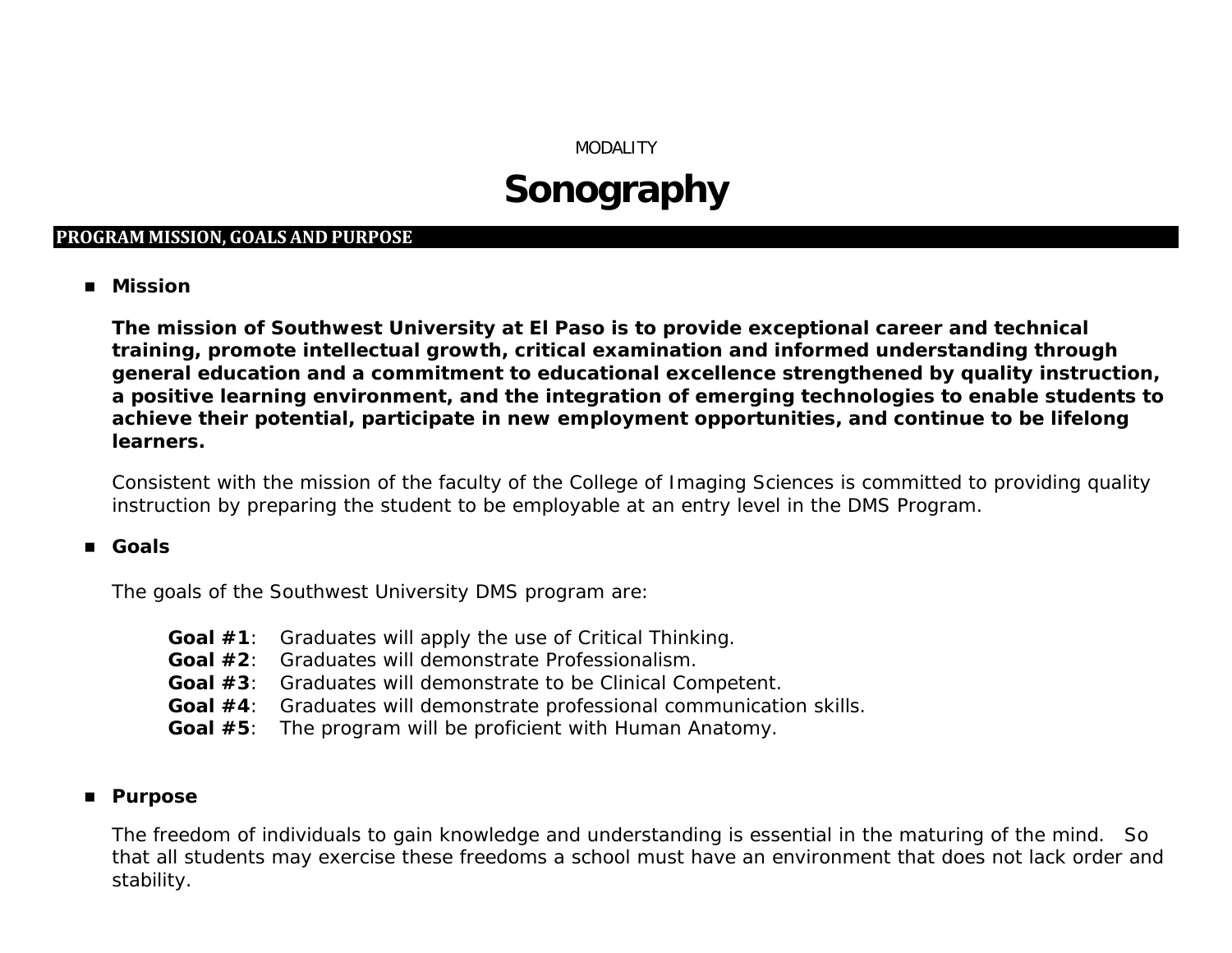#### **JOB TITLE**

**Diagnostic Medical Sonographer**

#### **JOB DESCRIPTION**

 A **Diagnostic Medical Sonographer** is a Diagnostic Ultrasound Professional that is qualified by professional credentialing and academic and clinical experience to provide diagnostic patient care services using ultrasound and related diagnostic procedures. The scope of practice of the Diagnostic Medical Sonographer includes those procedures, acts and processes permitted by law, for which the individual has received education and clinical experience, has demonstrated competency, and has completed the appropriate ARDMS certification(s) which is the standard of practice in ultrasound.

#### **JOB SUMMARY**

- The Diagnostic Medical Sonographer is responsible for the independent operation of sonographic equipment, and for performing and communicating results of diagnostic examinations using sonography.
- The Diagnostic Medical Sonographer is responsible for daily operations of the sonographic laboratory, patient schedule, equipment maintenance, the report of equipment failures, and quality assessment (QA). The sonographer maintains a high standard of medical ethics at all times and is self-motivated to increase level of understanding and knowledge of the field, disease, and new procedures as they evolve.

#### **ESSENTIAL FUNCTIONS**

- **Performs clinical assessment and diagnostic sonography examinations.**
- Uses cognitive sonographic skills to identify, record, and adapt procedures as appropriate to anatomical, pathological, diagnostic information and images.
- Uses independent judgment during the sonographic exam to accurately differentiate between normal and pathologic findings.
- Analyses sonograms, synthesizes sonographic information and medical history, and communicates findings to the appropriate physician.
- Coordinates work schedule with Departmental Director and/or scheduling desk to assure workload coverage.
- Assumes responsibility for the safety, mental and physical comfort of patients while they are in the sonographers care.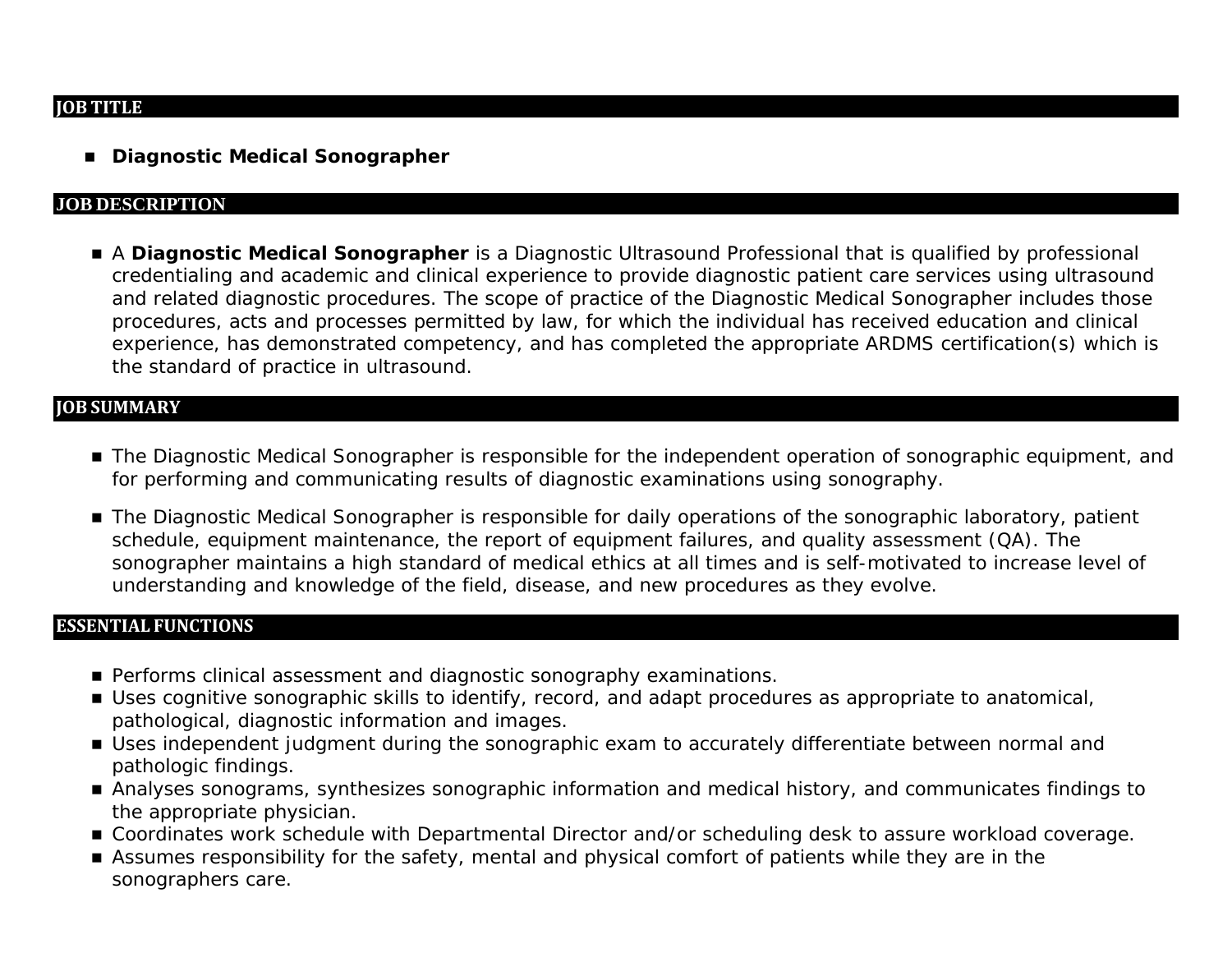- Assists with the daily operations of the sonographic laboratory.
- Maintains a daily log of patients seen / completes exam billing forms.
- Maintains ultrasound equipment and work area, and maintains adequate supplies.
- Participates in the maintenance of laboratory accreditation.
- Establishes and maintains ethical working relationships and good rapport with all interrelating hospitals, referral or commercial agencies.
- **Performs other work-related duties as assigned.**

## **EXAMPLESOF DUTIES & RESPONSIBILITIES**

- **Performs all requested sonographic examinations as ordered by the attending physician.**
- **Prepares preliminary reports and contacts referring physicians when required, according to established** procedures.
- Coordinates with other staff to assure appropriate patient care is provided.
- Addresses problems of patient care as they arise and makes decisions to appropriately resolve the problems.
- **Organizes daily work schedule and performs related clerical duties as required.**
- Assumes responsibility for the safety and well-being of all patients in the sonographic area/department.
- Reports equipment failures to the appropriate supervisor or staff member.
- **Provides in-service education team on requirements of sonographic procedures as requested by other members** of the health care team.
- **Performs other related duties as assigned.**

## **SONOGRAPHY TECHNOLOGISTS PAY FOR ASSOCIATES DEGREES**

■ Diagnostic Medical Sonography Technologists are employed in clinics, physician's offices, profit and non-for profit hospitals and outpatient centers. Sonographers can earn a variety of different wages. There are many factors that determine an individual's salary. An individual's salary is dependent upon the skill level, seniority and certifications one obtains. Please consider all those factors when investigating your regions salary.

## **CAREEROPPORTUNITES**

■ Sonography is a dynamic profession that has grown significantly over the past 20 years. With rapidly developing new technologies and increased use of diagnostic ultrasound procedures, growth is projected to continue in the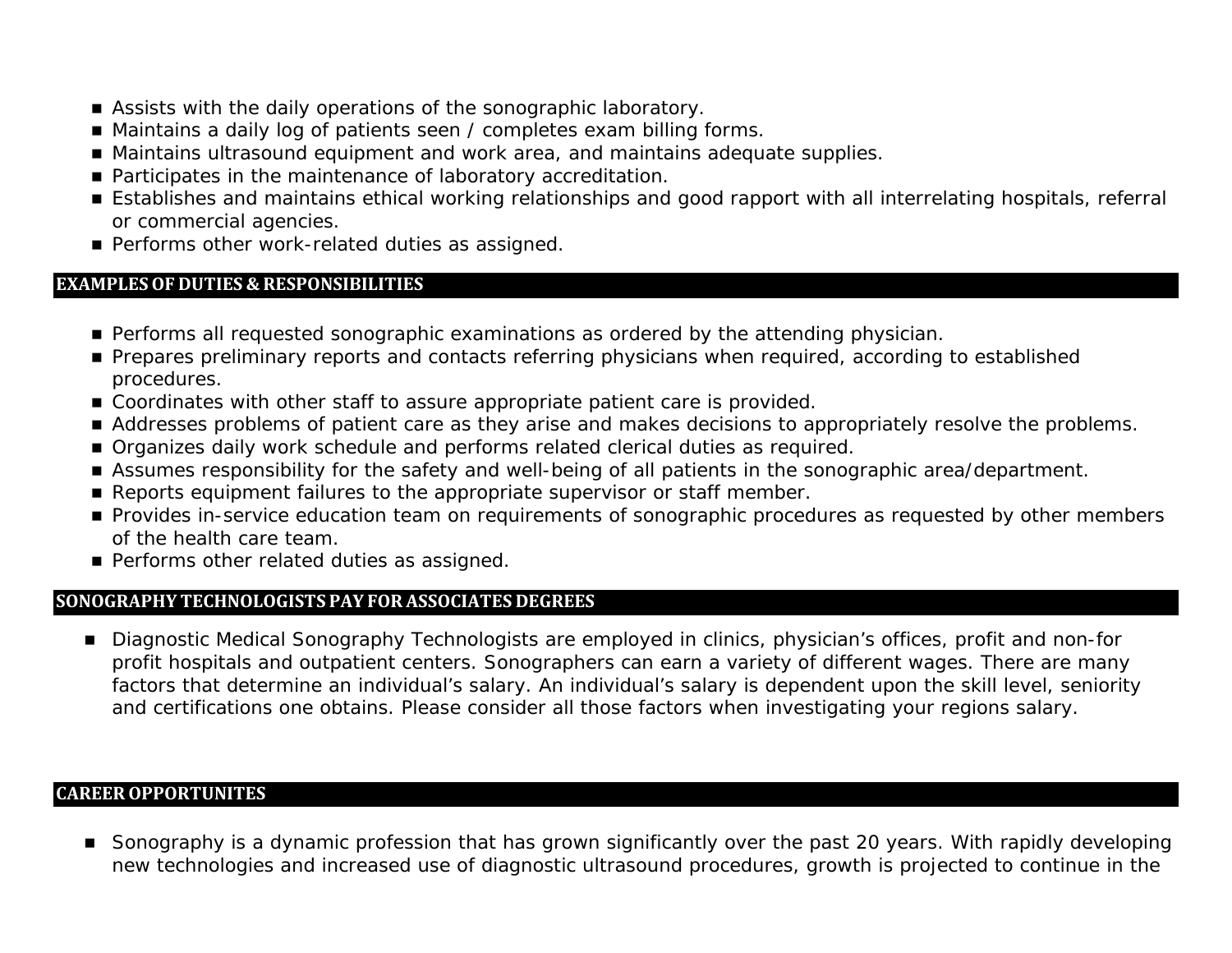future with employment opportunities for qualified sonographers in both urban and rural areas nationwide. Sonographers and vascular technologists can choose to work in clinics, hospitals, private practice physician offices, public health facilities, laboratories, and other medical settings performing examinations in their areas of specialization. Career advancement opportunities exist in education, administration, research, and in commercial companies as education/application specialists, sales representatives, technical advisors, etc.

## **LICENSES AND CERTIFICATION**

- The DMS program is currently accredited by the Commission on Accreditation of Allied Health **Education Programs (CAAHEP) via the Joint Review Committee on Diagnostic Medical Sonography (JRCDMS). Therefore, the program complies with the Standards for an Accredited Educational Program set forth by JRCDMS.**
	- **CAAHEP:** 1361 Park Street, Clearwater Florida, 33756, Phone (727) 210-2350; Fax: (727) 210-2354.
		- Link:<https://www.caahep.org/>
	- **JRCDMS:** 6021 University Blvd, Suite 500, Ellicott City, MD 21043, Phone (443) 973-3251; (866) 738-3444.
		- Link:<https://www.abhes.org/>
- **Currently the program is accredited by the Accrediting Bureau of Health Education Schools (ABHES) which is recognized as an accreditor for the ARRT (The American Registry of Radiologic Technologists** )
	- **ABHES:** 7777 Leesburg Pike, Suite 314 N. Falls Church, VA 22043. Phone: (703) 917-9503; Fax: (703) 917-4109

Link:<https://www.abhes.org/>

**ARRT:** 1255 Northland Drive, St. Paul MN 55120. Phone: (651) 687-0048; Fax: (651) 994-8510.

Link:<https://www.arrt.org/>

■ Most employers prefer to hire sonographers who have professional certification. A sonographer can get certification by graduating from an accredited program and passing an exam. Most exams relate to the specialty that the sonographer is most interested in—for example, an exam to be become certified in abdominal sonography. A few states require diagnostic medical sonographers to be licensed. Typically, professional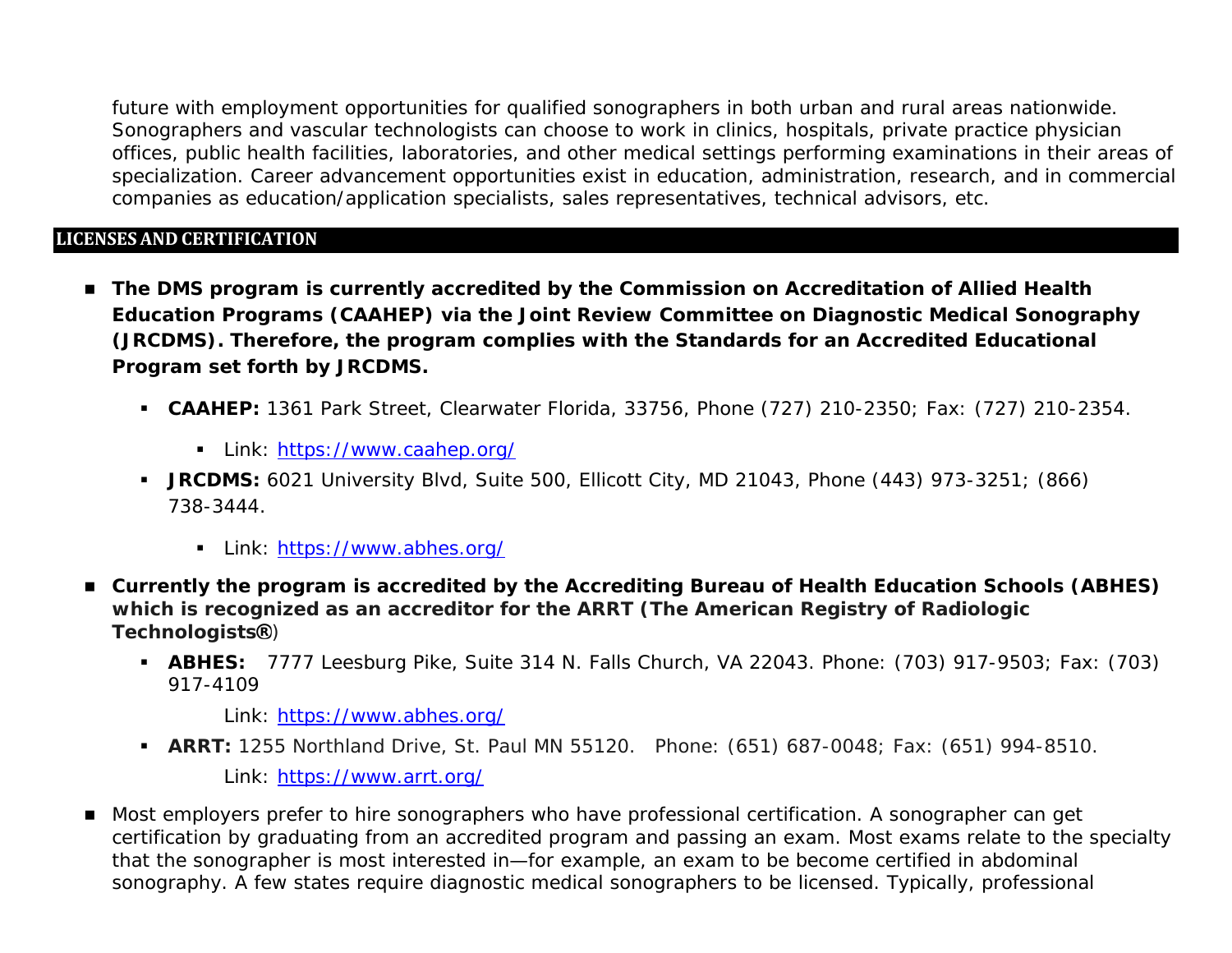certification is required for licensure; other requirements vary by state. Sonographers must take continuing education to keep their certification current.

#### **STANDARD AND GUIDELINES**

 When all requirements for the Associate Degree are completed, the student will be eligible to take the national certification examination administered by the American Registry for Diagnostic Medical Sonography (ARDMS) and/or the American Registry of Radiologic Technologists. The only means of obtaining an ARDMS and/or ARRT credential is by examination. Required prerequisites must be met before an applicant can earn an ARRT credential. Upon successful completion of this examination, the student then becomes a Registered Technologist.

## **ARDMS***®*

American Registry for Diagnostic Medical Sonography

Certification for Students

 ARDMS 1401 Rockville Pike, Suite 600 Rockville, MD 20852-1402. Phone: (301) 738-8401 or (800) 541-9754 Fax: 301.738.0312

Link:<https://www.ardms.org/>

**ARRT**

*The American Registry of Radiologic Technologists®*

Certification for Students

■ 1255 Northland Drive, St. Paul MN 55120. Phone: (651) 687-0048; Fax: (651) 994-8510. Link:<https://www.arrt.org/Certification/Sonography>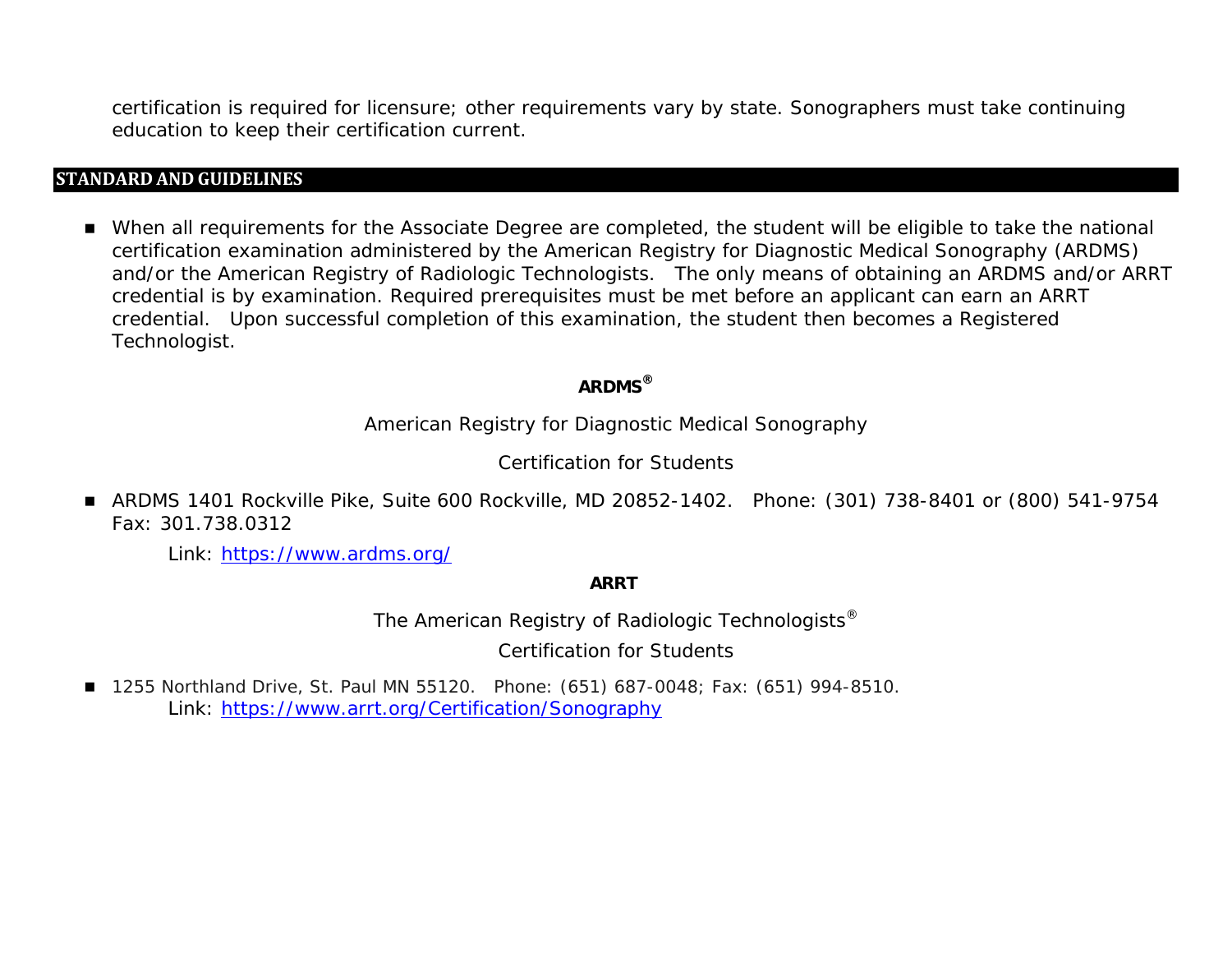#### **ENTRANCE REQUIREMENTS**

## **WHAT ARE THE ENTRANCE REQUIREMENTS?**

 A Baccalaureate Degree in Health Sciences or related from any Accredited Institution or by completion of the following:

3.5 GPA and 90% attendance and no write-ups for students enrolling from one of the Southwest University allied health program to sit for the entrance exam.

- **Medical Assistant/Laboratory Assistant**
- **Associate of Applied Science in Medical Coding and Billing Systems**
- **Associate of Applied Science in Health Administration**
- **Associate of Applied Science in Medical Laboratory Technologist**
- **Baccalaureate of Science Degree in Health Administration**
- **Associate of Applied Science in Radiologic Technology**
- **Associate of Applied Science in Magnetic Resonance Imaging**
- Students must **register** to take the Entrance Exam and passed it with a 70% or better.
- Application Package must include
	- **Fatrance Exam Results Letter**
	- **Completed Application with Essay**
	- **Final Southwest University Transcript**
	- **Background Check (Successfully completed by American Data Bank)**
	- **Drug Test (10 panel negative result drug test)**
	- **Immunization Records must be verify according to Departmental Standards**
	- **HIPAA Certification**
	- Current CPR Card
	- **Physical Exam**
- More information can be accessed through the following link: **[CLICK HERE](http://southwestuniversity.edu/wp-content/uploads/2015/06/Imaging-Programs-Requirements-Application-Process.pdf)**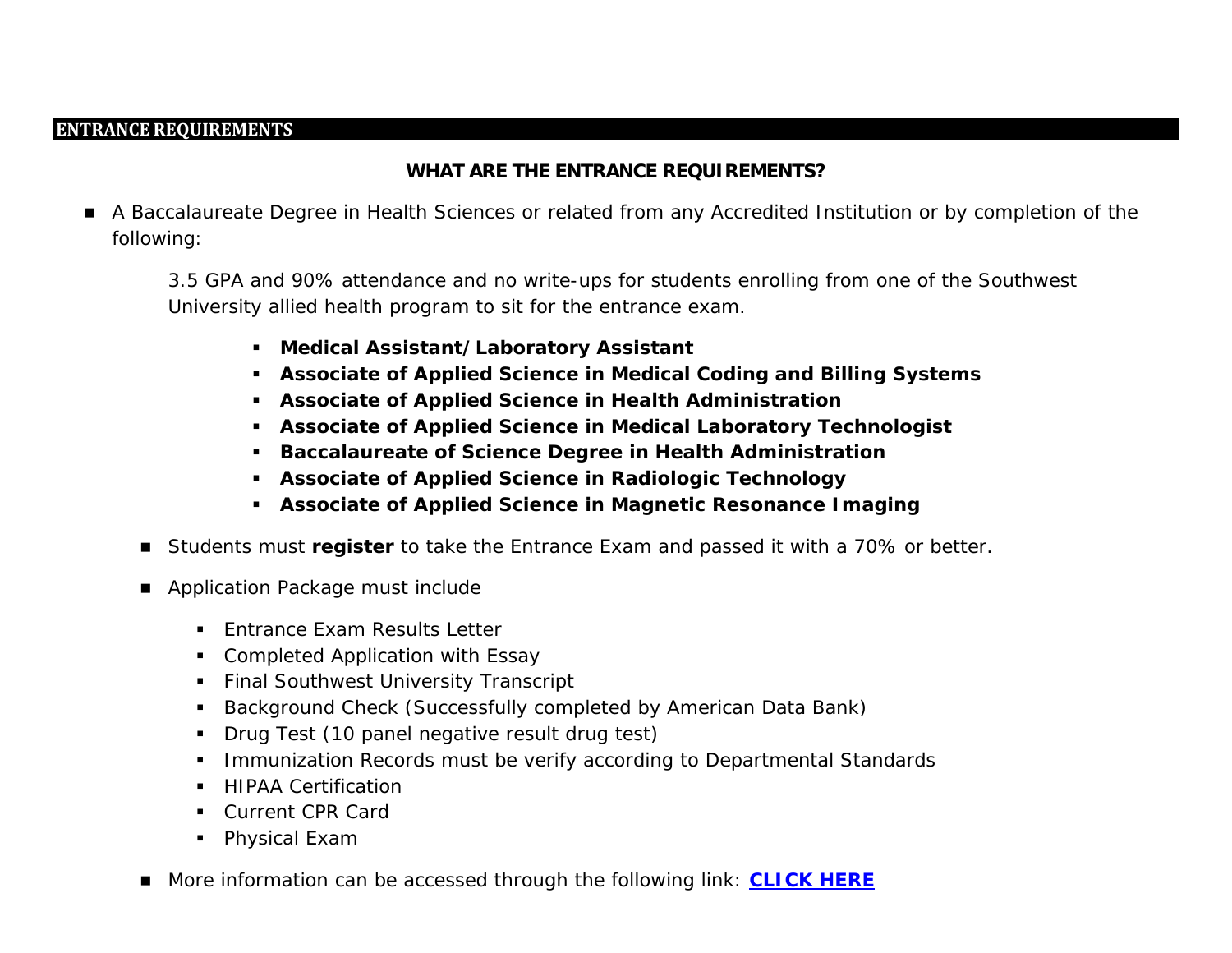#### **GENERAL INFORMATION**

## **HOW LONG IS THE PROGRAM?**

Radiologic Technology program is 78 consecutive weeks. \_\_\_\_\_\_\_\_\_\_\_\_\_\_\_\_\_\_\_\_\_\_\_\_\_\_\_\_\_\_\_\_\_\_\_\_\_\_\_\_\_\_\_\_\_\_\_\_\_\_\_\_\_\_\_\_\_\_\_\_\_\_\_\_\_\_\_\_\_\_\_\_\_\_\_\_\_\_\_\_\_\_\_\_\_\_\_\_\_\_\_\_\_\_\_\_\_\_\_\_\_\_\_\_\_\_\_\_\_\_\_\_\_\_\_\_\_\_\_

#### **WHO DO I CONTACT, AND WHERE DO I APPLY?**

Admissions Department/Imaging Department Southwest University 1414 Geronimo Drive El Paso TX, 79925 (915) 778-4001 Fax: (915) 778-1575

### **WHEN DO I APPLY?**

\_\_\_\_\_\_\_\_\_\_\_\_\_\_\_\_\_\_\_\_\_\_\_\_\_\_\_\_\_\_\_\_\_\_\_\_\_\_\_\_\_\_\_\_\_\_\_\_\_\_\_\_\_\_\_\_\_\_\_\_\_\_\_\_\_\_\_\_\_\_\_\_\_\_\_\_\_\_\_\_\_\_\_\_\_\_\_\_\_\_\_\_\_\_\_\_\_\_\_\_\_\_\_\_\_\_\_\_\_\_\_\_\_\_\_\_\_\_\_

Please inquire about important dates related to the imaging sciences program with our admission representatives.

#### **POLICIESON ADMISSION AND ENROLLMENT**

Please refer to the University Catalog

## **[CLICK HERE](http://southwestuniversity.edu/PDF/Catalog.pdf)**

## **TUITION FEES /REFUND POLICY**

For Further information concerning Southwest University radiologic technologist and other programs, Tuition Fees/Refunds please refer to the SU Catalog

**[CLICK HERE](http://southwestuniversity.edu/PDF/Catalog.pdf)**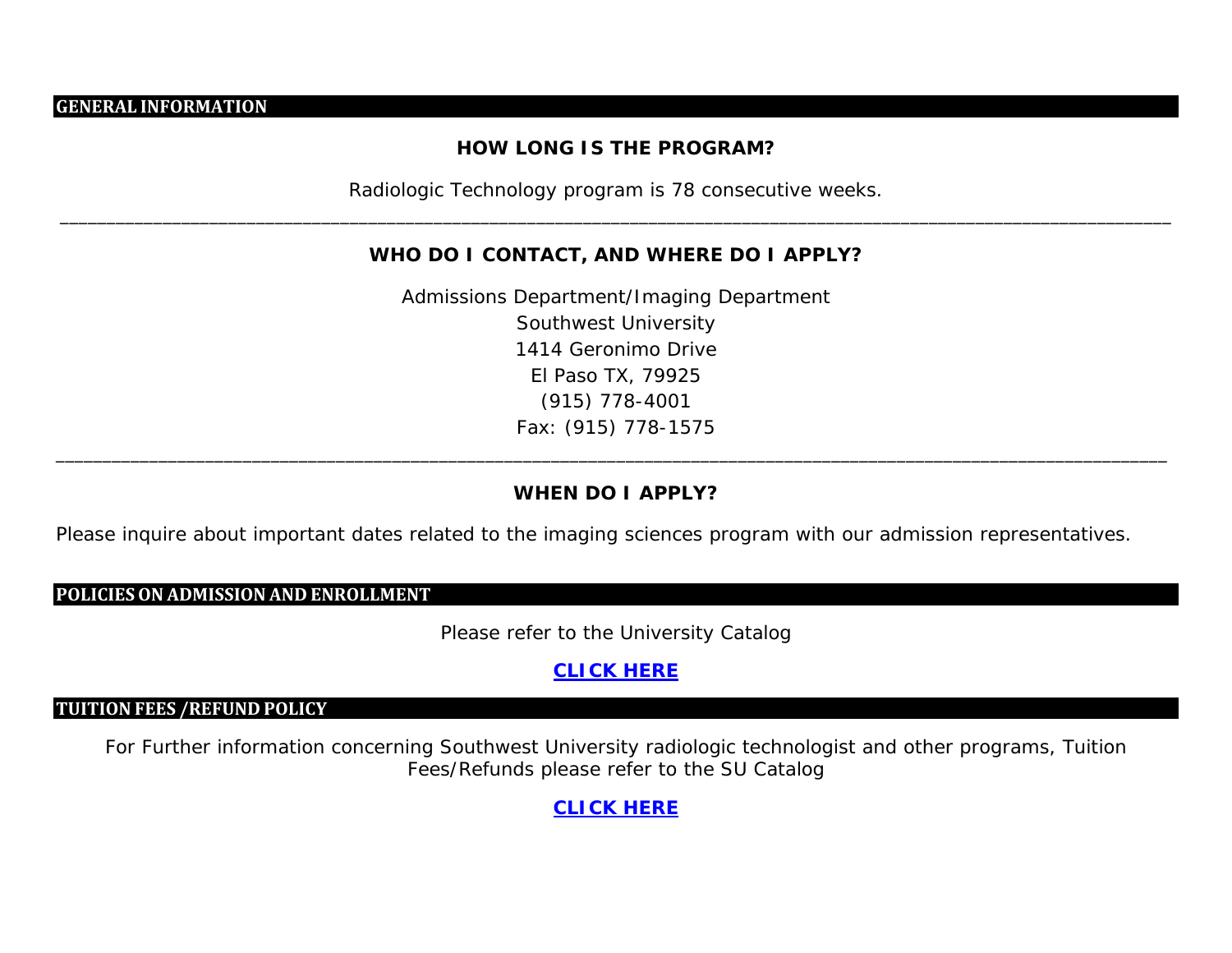## **ACADEMIC MISCONDUCT AND SCHOOL POLICIES**

## Please refer to the University Catalog **[CLICK HERE](http://southwestuniversity.edu/PDF/Catalog.pdf)**

## **CALENDARS**

| <b>ACADEMIC CALENDAR 2015</b>   |                            |  |  |
|---------------------------------|----------------------------|--|--|
| <b>JANUARY 5, 2015</b>          | FIRST DAY OF CLASSES       |  |  |
| APRIL 3, 2015                   | <b>EASTER BREAK</b>        |  |  |
| MAY 25, 2015                    | <b>MEMORIAL DAY</b>        |  |  |
| <b>JULY 3, 2015</b>             | <b>BREAK</b>               |  |  |
| SEPTEMBER 7th, $18^{th}$ , 2015 | <b>FALL BREAK</b>          |  |  |
| <b>NOVEMBER 25-29, 2015</b>     | THANKSGIVING BREAK         |  |  |
| <b>DECEMBER 16, 2015</b>        | <b>LAST DAY OF CLASSES</b> |  |  |

| 2015 Term Calendar |                 |  |  |
|--------------------|-----------------|--|--|
| <b>Start Date</b>  | <b>End Date</b> |  |  |
| 1/5/2015           | 2/13/2015       |  |  |
| 2/16/2015          | 3/27/2015       |  |  |
| 3/30/2015          | 5/11/2015       |  |  |
| 5/12/2015          | 6/23/2015       |  |  |
| 6/24/2015          | 8/5/2015        |  |  |
| 8/6/2015           | 9/17/2015       |  |  |
| 9/21/2015          | 10/30/2015      |  |  |
| 11/2/2015          | 12/16/2015      |  |  |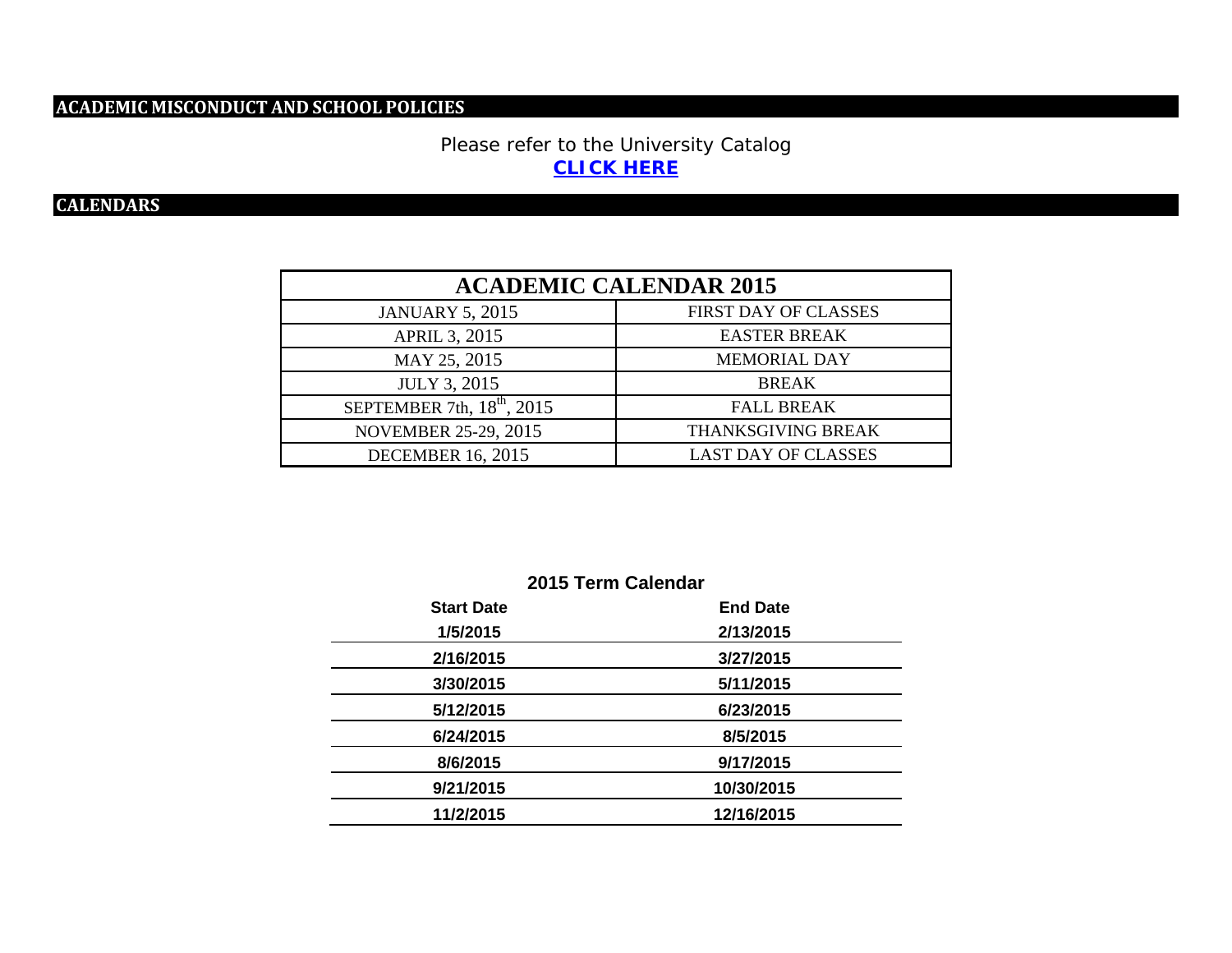## **GRADING SYSTEM**

- **Basis for Calculation:** The cumulative grade point average (GPA) will be calculated at the end of each six-week period (or at the student's request). The calculation will be based on all quarter credit hour courses completed during the grading period.
- **Grade Explanation Numeric Grades**

| $\mathbf{A}$ | <b>EXCELLENT</b>                 | 90-100               | $\overline{\mathbf{4}}$ |
|--------------|----------------------------------|----------------------|-------------------------|
| B            | <b>ABOVE AVERAGE</b>             | 80-89                | $\overline{\mathbf{3}}$ |
| $\mathbf C$  | <b>AVERAGE</b>                   | 70-79                | $\mathbf{2}$            |
| $\mathbf{F}$ | <b>FAILING</b>                   | <b>BELOW 70</b>      | $\mathbf{0}$            |
| $\mathbf{I}$ | <b>INCOMPLETE</b>                | <b>NOT COMPLETED</b> | <b>NOT COMPUTED</b>     |
| W            | <b>WITHDRAWN</b>                 | <b>NOT COMPLETED</b> | <b>NOT COMPUTED</b>     |
| CR           | <b>CREDIT</b>                    | <b>NOT COMPLETED</b> | <b>NOT COMPUTED</b>     |
| T            | <b>TRANSFER</b><br><b>CREDIT</b> | <b>NOT COMPLETED</b> | <b>NOT COMPUTED</b>     |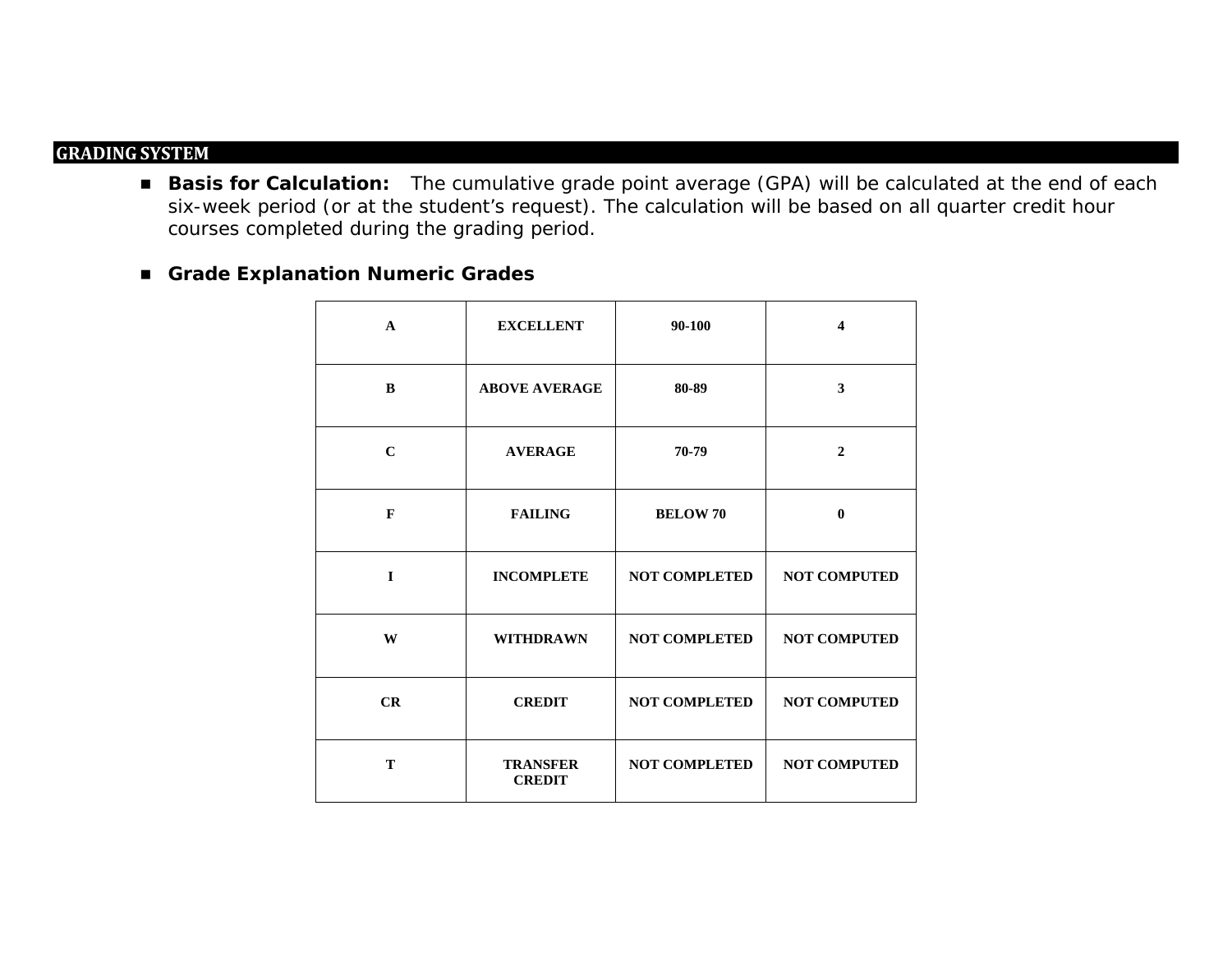#### **TRANSFEROF CREDIT**

## Please refer to the University Catalog / STUDENT ADVISOR **[CLICK HERE](http://southwestuniversity.edu/PDF/Catalog.pdf)**

#### **GRIEVANCE POLICY**

- **Procedures for initiating Grievance Complaints:** This procedure has been established to provide a method to resolve student grievances at the lowest administrative level in a fair and expeditious manner. For the purpose of this procedure, grievances are limited to alleged violations of Southwest University at El Paso policy or procedures by Southwest University at El Paso or its employees, disputes with faculty and/or alleged unfair treatment. This method is usually used to appeal a grade the student feels was not justified. Under no condition should these policies be used when the student has allegedly violated the code of conduct. Any student who believes that he/she has been unjustly treated within the academic process may proceed as far as necessary in the steps detailed below.
	- A. Appeal to the faculty member: The student is to submit a written appeal to the faculty member within 30 days after the start of the six week period following the six week period in which the alleged grievance occurred. The faculty member and the student are to discuss the problem. The faculty member will submit a written report outlining his or her decision to the student and director within ten working days of receipt of the student's written appeal.
	- B. Appeals to the Director: If a decision satisfactory to the student cannot be reached, the student may submit a written appeal to the Director. This is to be done within ten working days after the receipt of the written decision by the Assistant Director or the Director may meet with the student, faculty member, or Assistant Director to review the merits of the appeal. The Director will submit a written response outlining his or her decision to the student, faculty member, and Assistant Director within ten days of the last meeting.
	- C. If a resolution is not reached the student may submit a written complain to TWC.

#### **Arbitration & Mediation**

If any dispute should arise out of the Student's enrollment and attendance at the University, no matter what issues it involves or how either the Student or the University might describe, plead or style the dispute, both the Student and the University agree that they shall first make a good faith effort to resolve the dispute by participating in mediation with a neutral mediator and then, if the dispute is not resolved, it shall be submitted to binding arbitration under the Federal Arbitration Act, all as specified below: